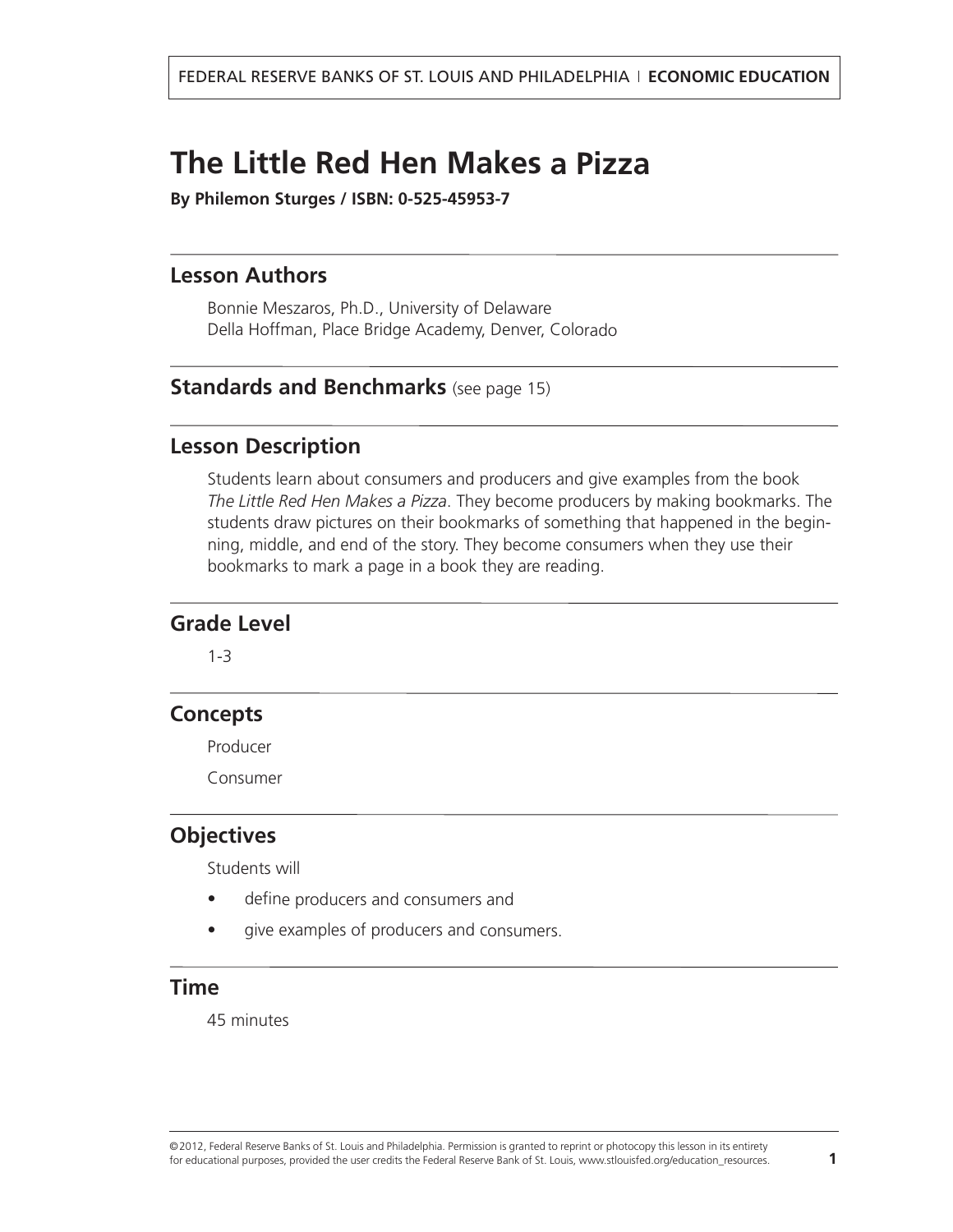#### **Materials**

- One copy of *The Little Red Hen Makes a Pizza* by Philemon Sturges (ISBN: 0-525-45953-7)
- Visuals 1-4
- Handouts 1 and 3 for the teacher, cut and assembled
- Handouts 2 and 4, one copy of each for each student
- Scissors, a pair for each student
- Glue sticks, one for each student
- Crayons

#### **Procedure**

- 1. Display *Visual 1: Producers*. Ask the students what the people in the pictures are doing. (*They are making a good or providing a service.*)
- 2. Tell the students that these people are called producers. Hold up *Visual 2: Producers Vocabulary Card*. Read the definition: **Producers** are people who make goods and provide services. Post Visual 2 on the board.
- 3. Ask the students for some examples of producers. (*mechanics, farmers, barbers or hair stylists, plumbers*)
- 4. Display *Visual 3: Consumers*. Ask the students what the people in the pictures are doing. (*using goods and services*)
- 5. Tell the students that these people are called consumers. Hold up *Visual 4: Consumers Vocabulary Card*. Read the definition: **Consumers** are people who buy and use goods and services to satisfy their wants. Post Visual 4 on the board.
- 6. Ask the students for examples of consumers. (*Answers will vary but might include people buying and eating food, children riding bicycles, a child playing a video game, or an adult watching a movie.*)
- 7. Tell the students that you are going to read the book *The Little Red Hen Makes a Pizza* by Philemon Sturges. Show the students the cover of the book and have them predict what they think will happen in the story.
- 8. Read the book *The Little Red Hen Makes a Pizza* up to the page that says "Can you guess what the duck said? Can you guess what the dog said? Can you guess what the cat said?" Discuss the following:

©2012, Federal Reserve Banks of St. Louis and Philadelphia. Permission is granted to reprint or photocopy this lesson in its entirety for educational purposes, provided the user credits the Federal Reserve Bank of St. Louis, www.stlouisfed.org/education\_resources. **2**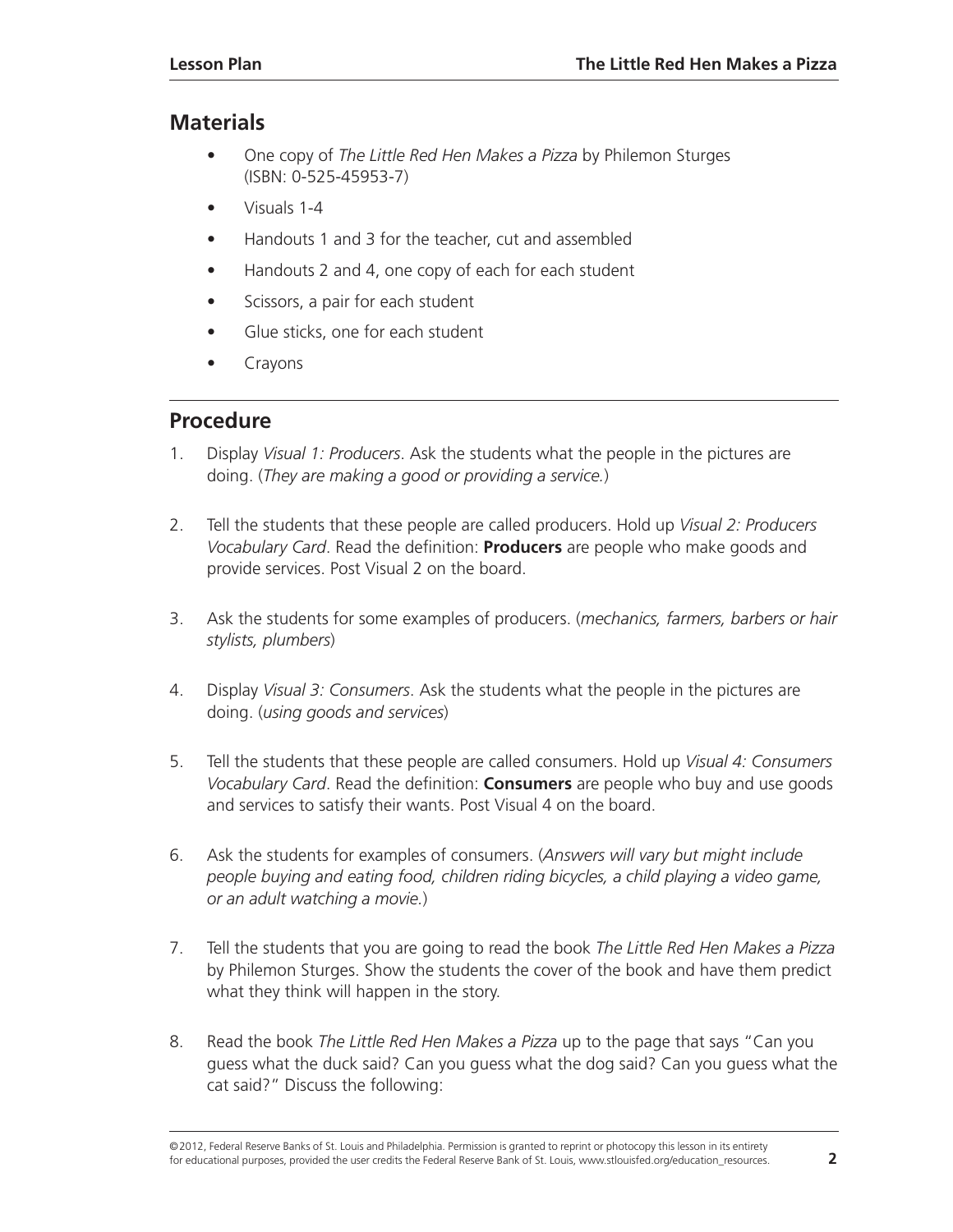- Why did the Little Red Hen want to make pizza? (*She was hungry.*)
- What was the first thing she discovered she needed to make pizza? (*a pizza pan*)
- Why did she go to the store to buy one? (*She asked the duck, the dog, and the cat for a pan, but they didn't have a pizza pan.*)
- What were some of the ingredients she needed to make the pizza that she didn't have? (*flour, mozzarella cheese*)
- What did the duck, the dog, and the cat say each time she asked them to go and get the different ingredients? (*"Not I," said the duck; "Not I," said the dog; "Not I," said the cat.*)
- What did the duck, the dog, and the cat say when the Little Red Hen asked them to help her make the pizza dough? (*"Not I," said the duck; "Not I," said the dog; "Not I," said the cat.*)
- What did the duck, the dog, and the cat say when the Little Red Hen asked them to help her make the topping for the pizza? (*"Not I," said the duck; "Not I," said the dog; "Not I," said the cat.*)
- Why do you think the Little Red Hen offered some pizza to the duck, the dog, and the cat? (*Answers will vary but might include they were friends or neighbors or that the pizza was much bigger than she thought it was going to be.*)
- What do you think the animals said when the Little Red Hen asked the duck, the dog, and the cat if they wanted some pizza? (*Yes.*)
- 9. Continue reading the book. Stop on the page that says "Now can you guess what the duck, the dog, and the cat said?" Ask the students what they think the animals said and to explain their answers. (*Some students will think they said no; others may think they will help because she gave them pizza.*)
- 10. Finish reading the book. Discuss the following:
	- If you had been the hen, would you have shared your pizza? (*Answers will vary.*)
	- At the beginning of the story, what had the hen eaten just before she took her nap? (*She ate the last tasty slice of bread.*)
	- Have you ever heard the Little Red Hen story told a little differently? If so, how was it different? (*If students are familiar with the other version, allow them to share. If not, explain that there is another version of the story where the Little Red Hen asks for help making bread but receives no help.*)
	- In both stories, the Little Red Hen asks if the other animals would like to share what she has baked. Do you think she shares with the animals in both stories? (*In the other version, she doesn't share the bread because the animals did not help her make it.*)
	- How does the Little Red Hen feel after sharing with her friends? (*She feels happy.*)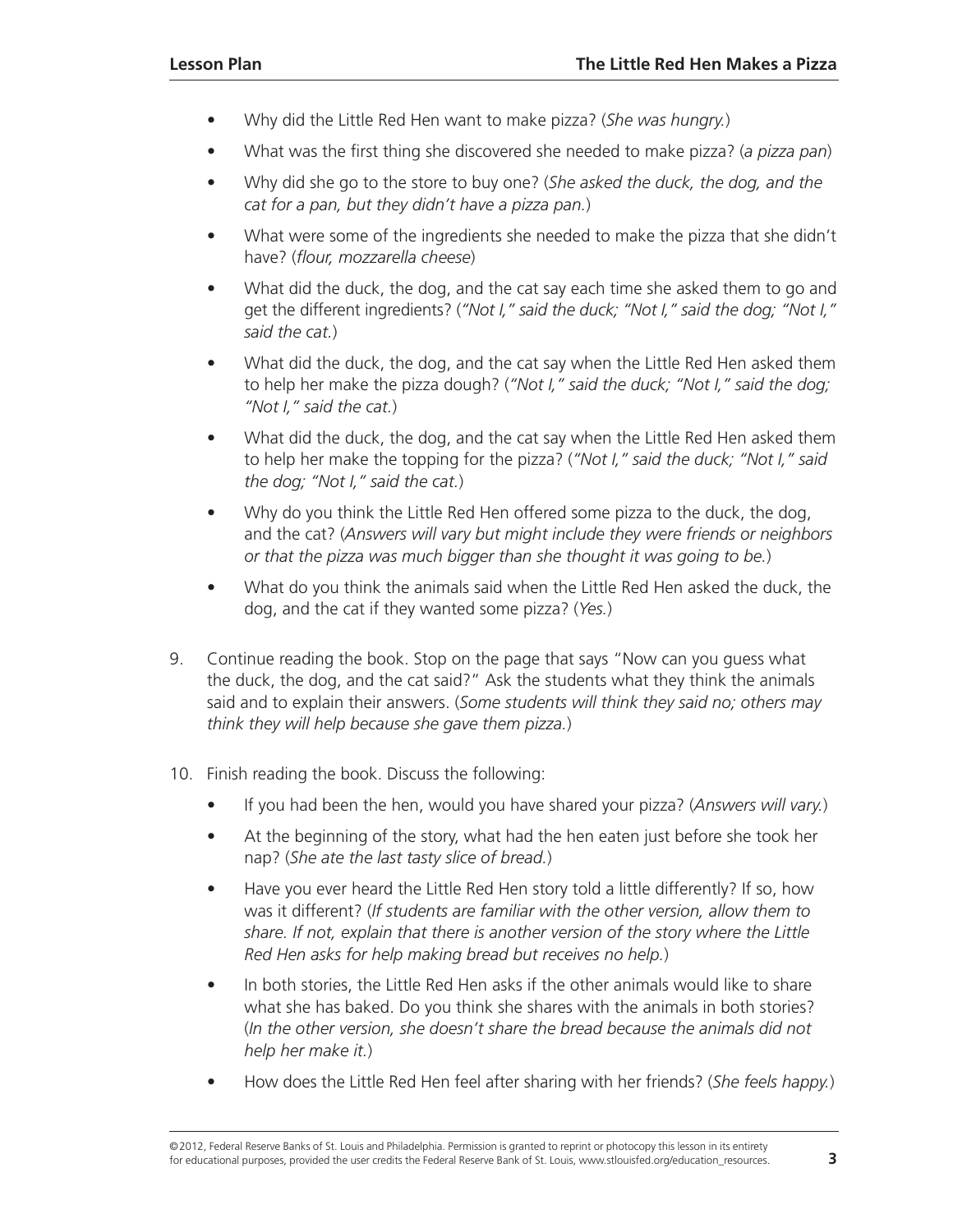- In the story where the Little Red Hen bakes bread and does not share it, who do you think washed the dishes? (*the Little Red Hen*)
- In the story where the Little Red Hen bakes a pizza and shares it with her friends, who washed the dishes? (*her friends*)
- Have you ever been in a situation like the hen? What did you do? (*Answers will vary.*)
- 11. Refer students to the producers and consumers vocabulary cards on the board. Review the definitions.
- 12. Discuss the following:
	- Who were the producers in this story? (*The producers were the Little Red Hen, the duck, the dog, and the cat.*)
	- Who were the consumers in this story? (*The consumers were the Little Red Hen, the duck, the dog, and the cat.*)
	- What did the Little Red Hen produce? (*pizza*)
	- What did the duck, the dog, and the cat produce? (*They produced a service, washing the dishes.*)
	- What did the duck, the dog, the cat, and the Little Red Hen consume? (*pizza*)
	- In the beginning, did the duck, the dog, and the cat want to be producers? (*No.*) What changed their minds? (*The Little Red Hen shared her pizza, and they wanted to thank her by doing the dishes.*)
- 13. Tell the students they will become producers. Place *Handout 1: Producer/Consumer Tent Card* on the teacher's desk with the "PRODUCER" side facing the students.
- 14. Distribute a copy of *Handout 2: Bookmark Materials* to each student. Explain that they will produce bookmarks. Read the directions on the card together:
	- 1. In the section that says LITTLE, draw something that happened in the beginning of the story.
	- 2. In the section that says RED, draw something that happened in the middle of the story.
	- 3. In the section that says HEN, draw something that happened in the end of the story.
	- 4. Color both parts of the bookmark (the circle and the rectangle).
	- 5. Cut out both parts of the bookmark.
	- 6. Glue the circle to the top of the rectangle.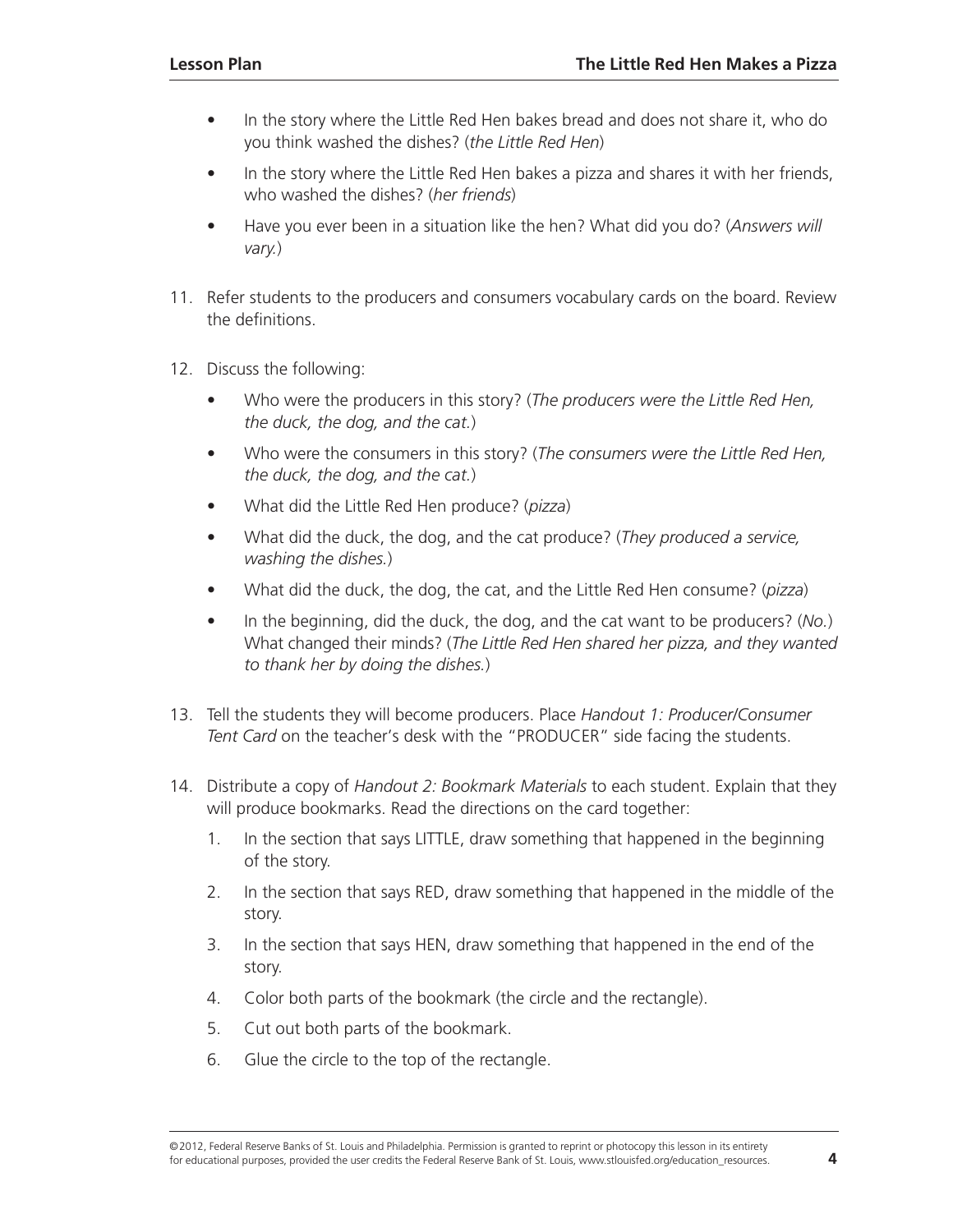- 15. Distribute a pair of scissors, crayons, and a glue stick to each student. Show the sample bookmark you assembled from Handout 3. Allow time for the students to make their bookmarks.
- 16. When the students finish making their bookmarks, remind them that they have just been producers. Ask the students:
	- How were you a producer? (*Each student made a bookmark.*)
	- What are some ways you can use your bookmark? (*Answers will vary but may include keeping their place in a book, notebook, or textbook.*)
	- When we use the bookmarks, are we producers or consumers? (*consumers*)
- 17. Change the *Producer/Consumer Tent Card* so that the "CONSUMER" side faces the students. Ask the students to take out a book that they have been reading or a notebook that they always use. Tell them to place their bookmark in it as a place marker. Point out that they are using their bookmarks, so they are consumers.

#### **Closure**

18. Review the important content of the lesson by asking the following questions:

- Who are consumers? (*Consumers are people who buy and use goods and services to satisfy their wants.*)
- What are some examples of consumers? (*Answers will vary but might include students eating food, using pencils, or playing video games and adults buying groceries.*)
- Who are producers? (*Producers are people who make goods and services.*)
- What are some examples of producers? (*Answers will vary but might include farmers, carpenters, teachers, and bakers.*)

#### **Assessment**

Distribute a copy of *Handout 4: Assessment* to each student. Read the nursery rhyme "Simple Simon" to the students. The students may be unfamiliar with the word "ware." Ask them what they think it means using the clues in the rhyme. (*In the rhyme it means pies.*) Define a ware as a "good for sale." Ask them to answer the questions. Review their answers.

#### Handout 4: Assessment—Answer Key

- *1. pie-man*
- *2. pies*
- *3. Simple Simon*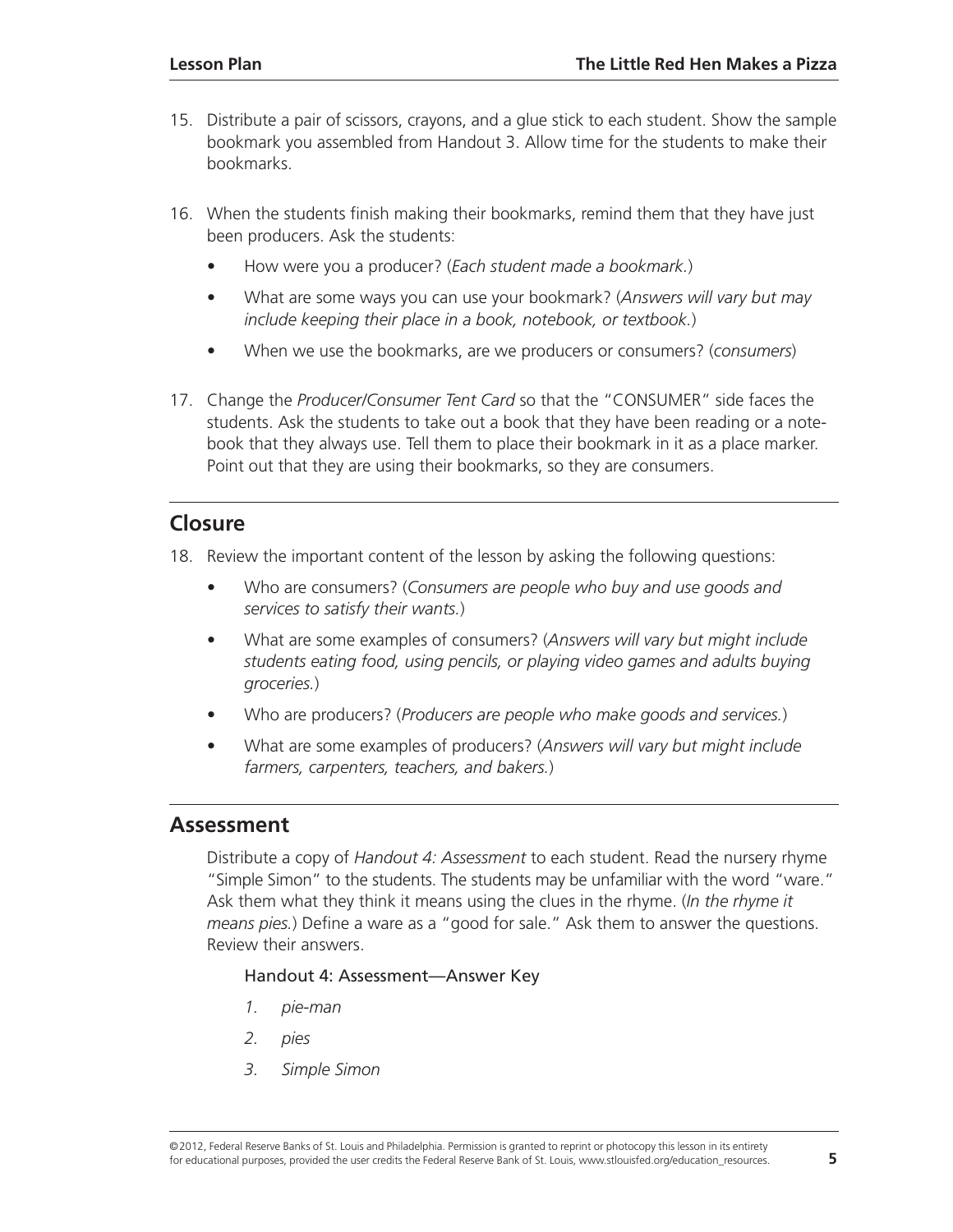- *4. Answers will vary but might include teachers, bus drivers, cafeteria workers, and carpenters.*
- *5. Answers will vary but might include a student or parent.*
- *6. Answers will vary but might include making bookmarks, setting the table for dinner, and line leader and other classroom jobs.*
- *7. Answers will vary but might include purchasing shoes or buying a movie ticket.*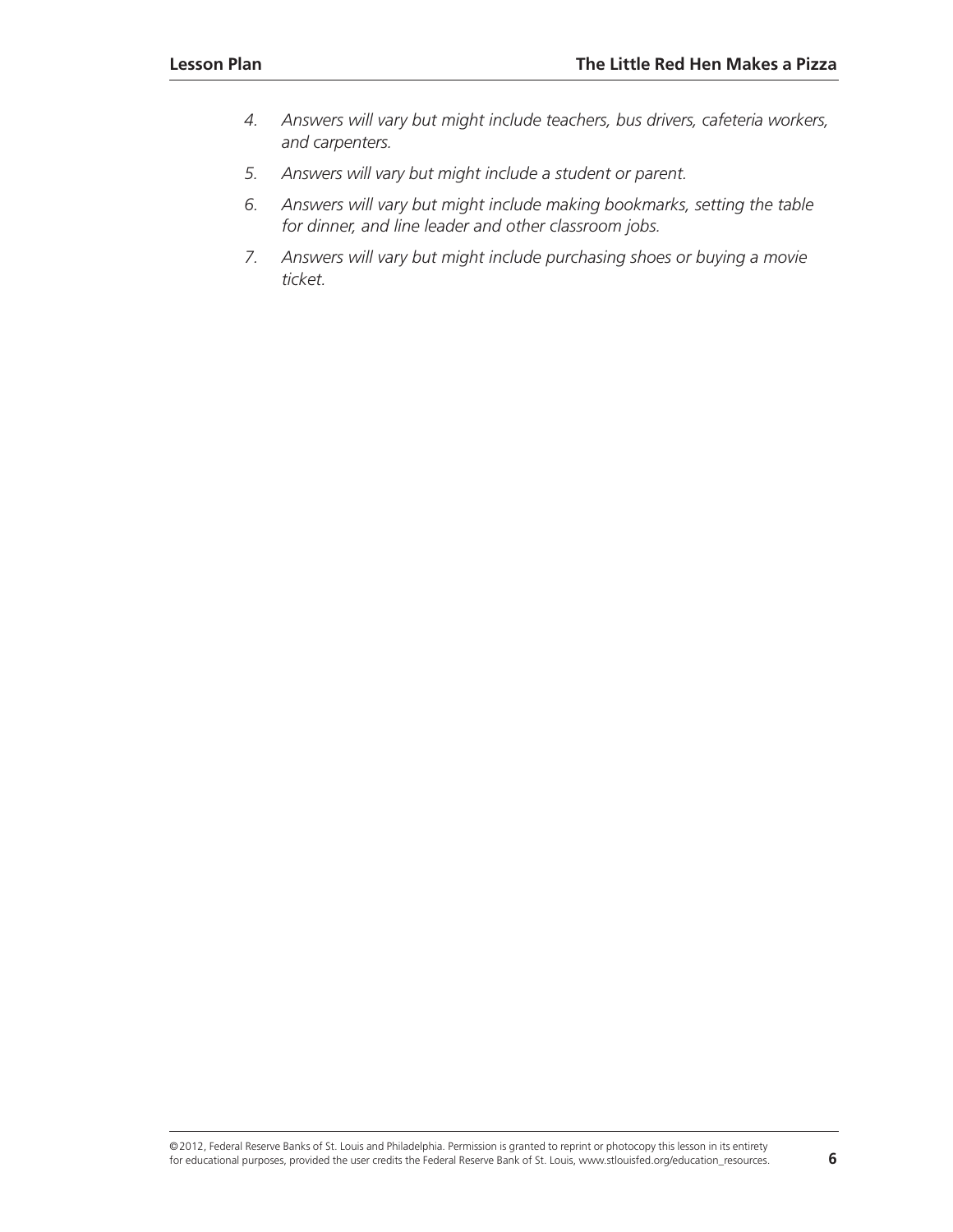#### **Visual 1: Producers**

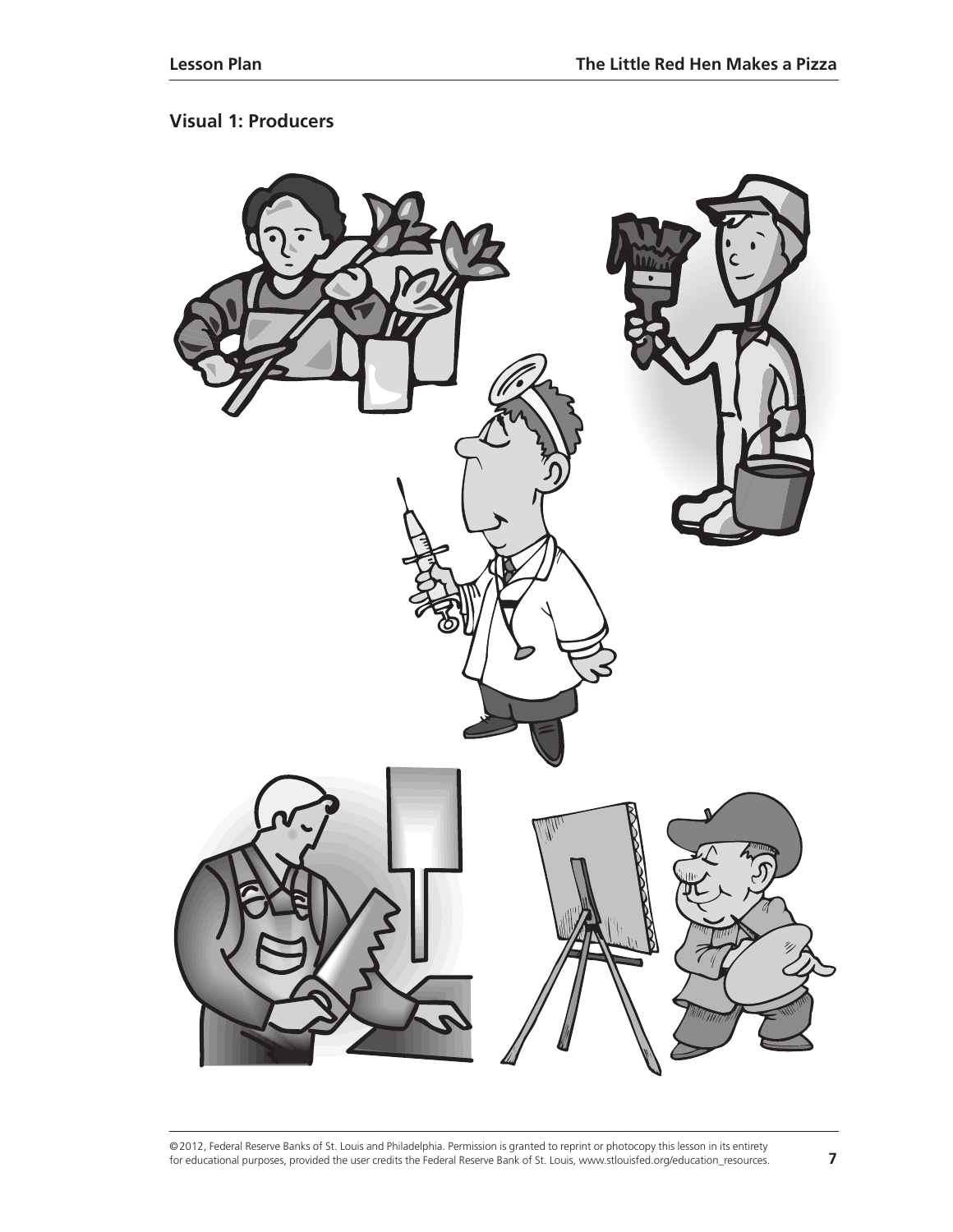**Visual 2: Producers Vocabulary Card**

# **Producers** are people who make goods and provide services.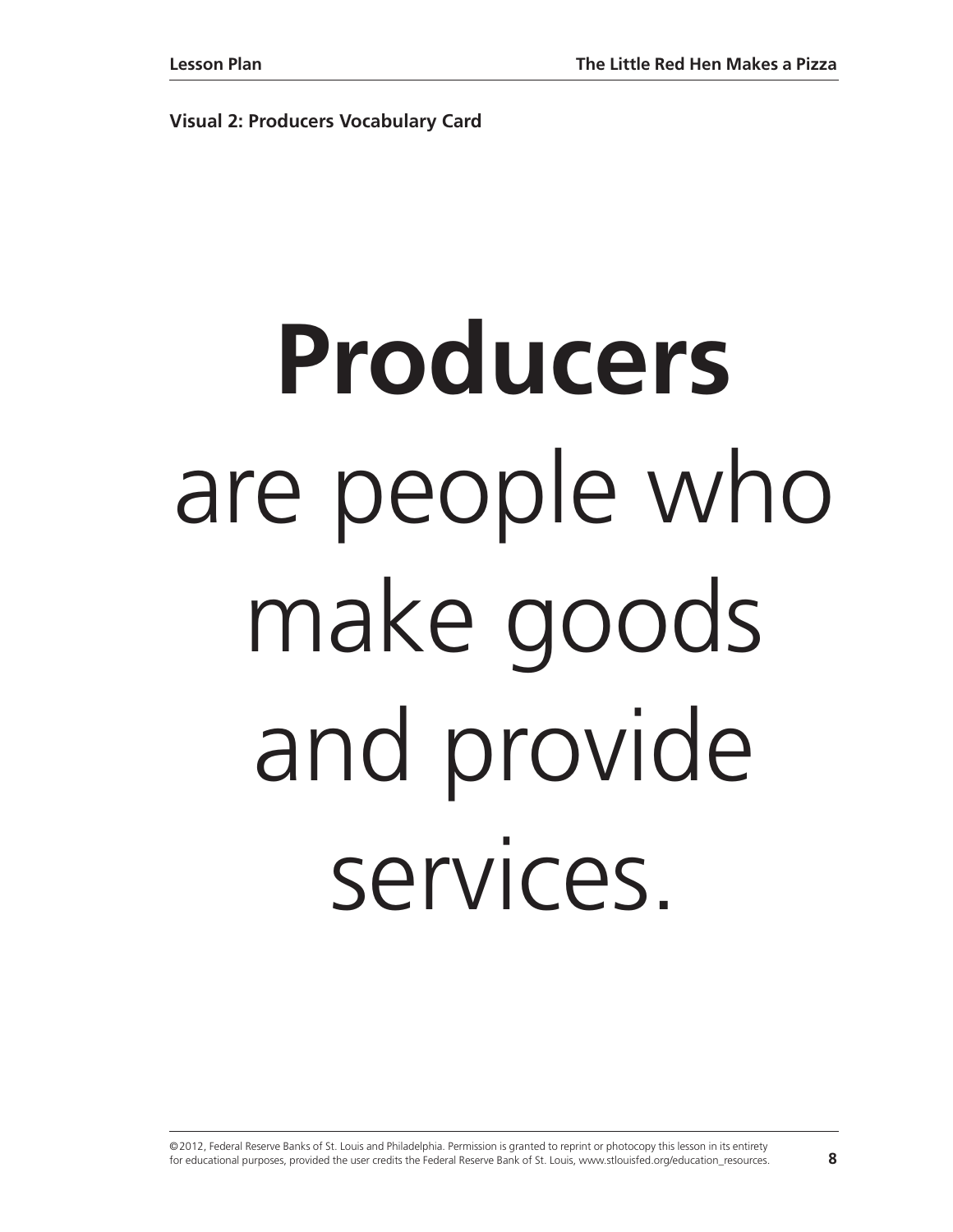#### **Visual 3: Consumers**

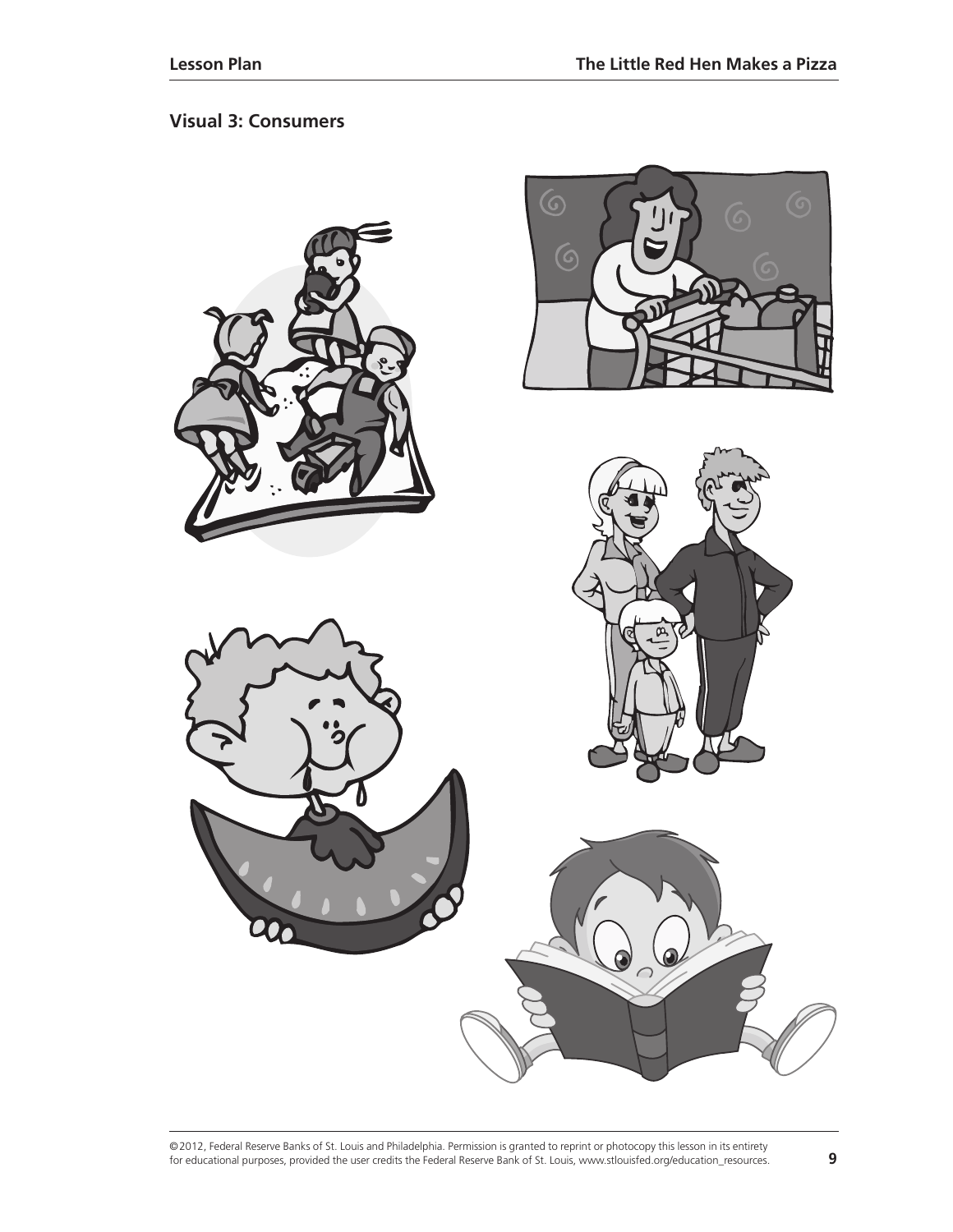**Visual 4: Consumers Vocabulary Card**

# **Consumers** are people who buy and use goods and services to satisfy their wants.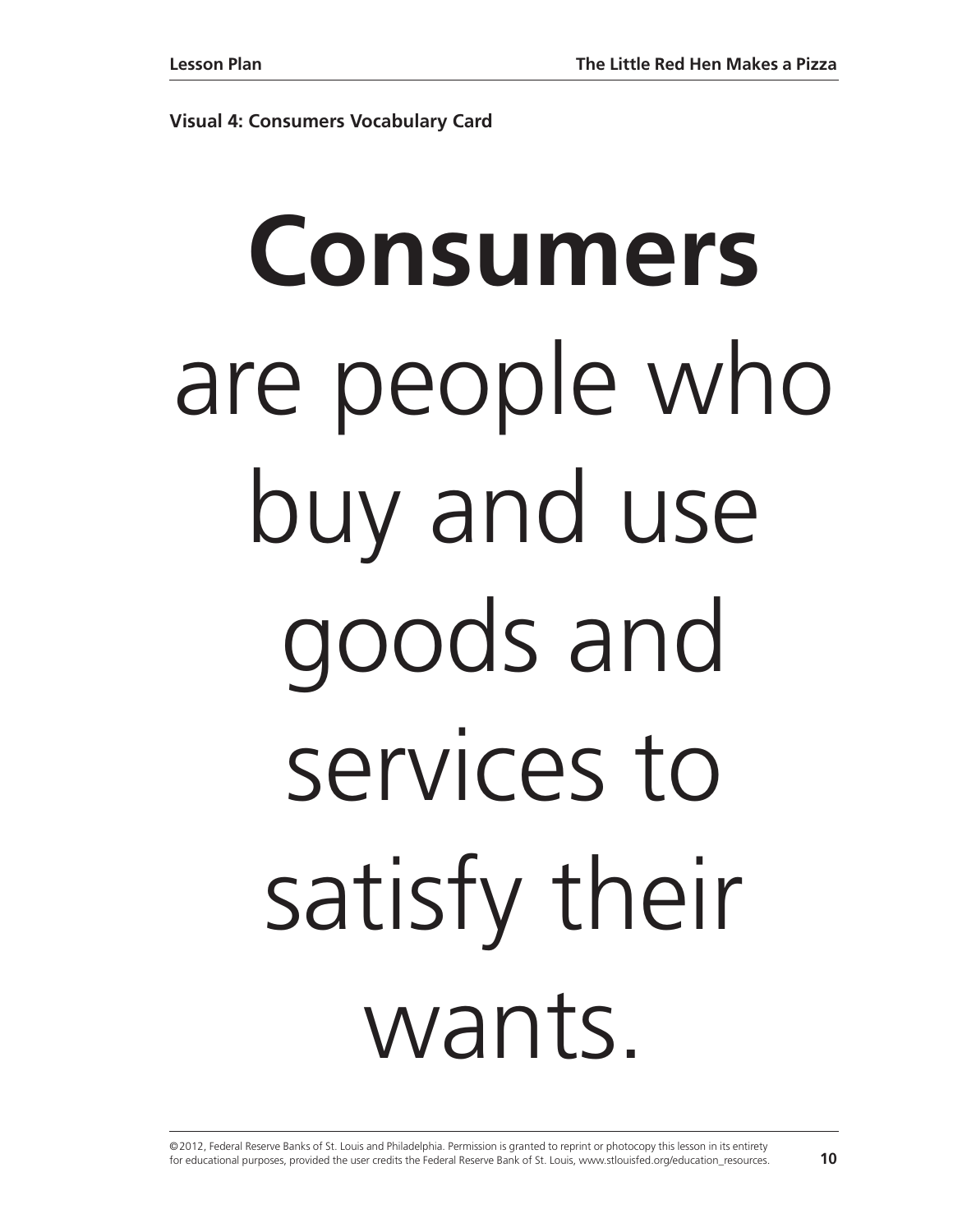



©2012, Federal Reserve Banks of St. Louis and Philadelphia. Permission is granted to reprint or photocopy this lesson in its entirety for educational purposes, provided the user credits the Federal Reserve Bank of St. Louis, www.stlouisfed.org/education\_resources. **11**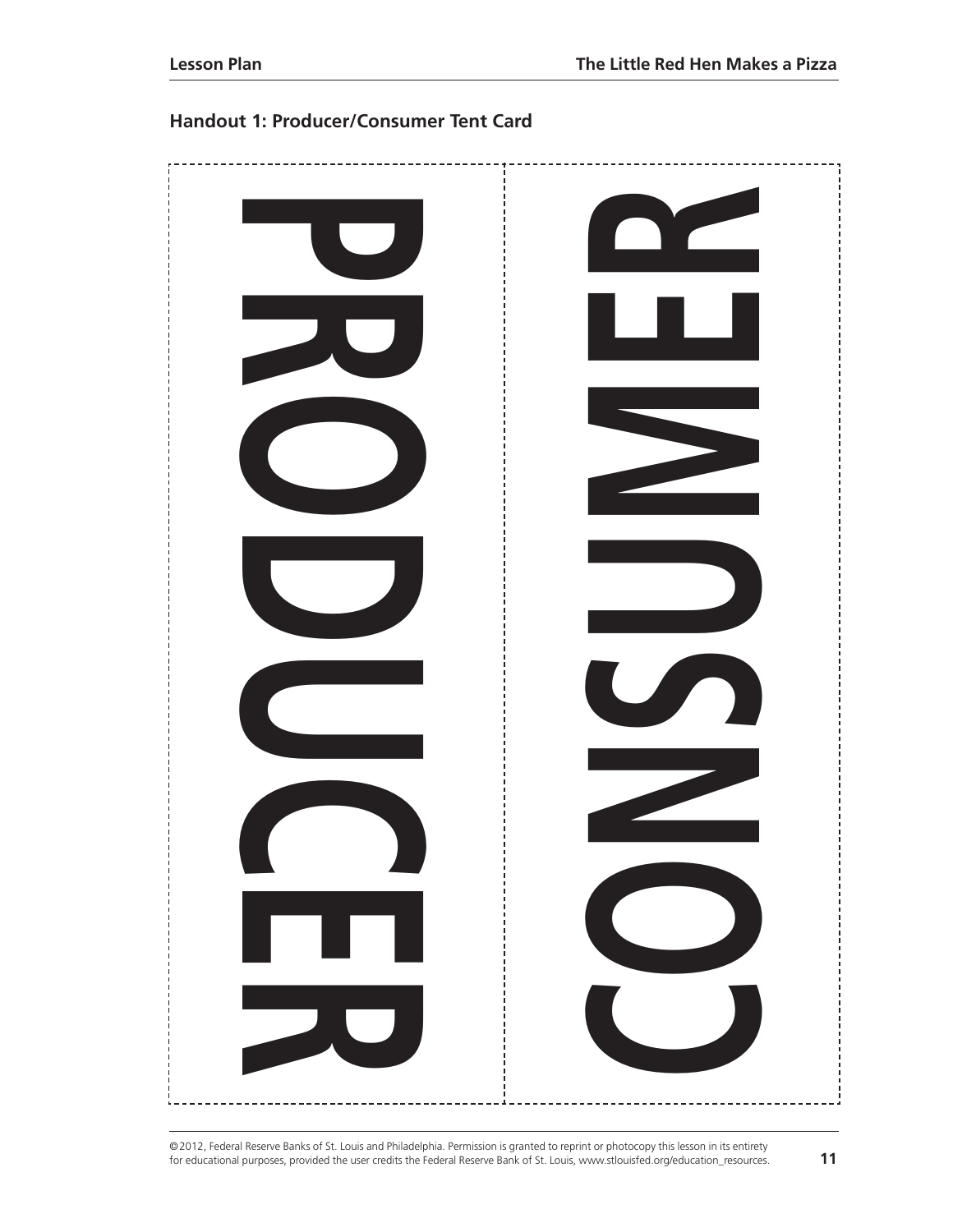#### **Handout 2: Bookmark Materials**

#### **Directions:**

- 1. In the section that says LITTLE, draw something that happened in the beginning of the story.
- 2. In the section that says RED, draw something that happened in the middle of the story.
- 3. In the section that says HEN, draw something that happened in the end of the story.
- 4. Color both parts of the bookmark (the circle and the rectangle).
- 5. Cut out both parts of the bookmark.
- 6. Glue the circle to the top of the rectangle.

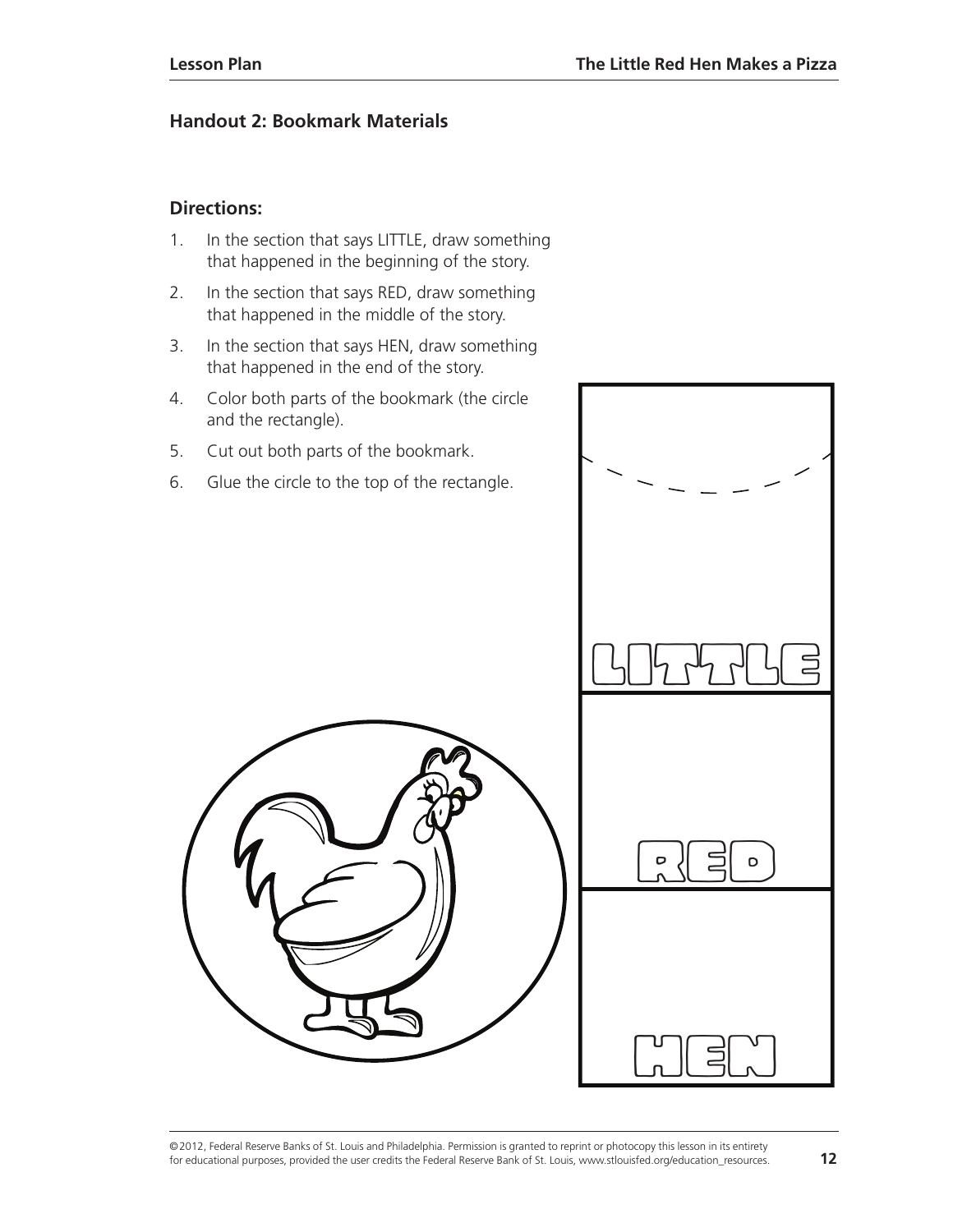#### **Handout 3: Sample Bookmark**

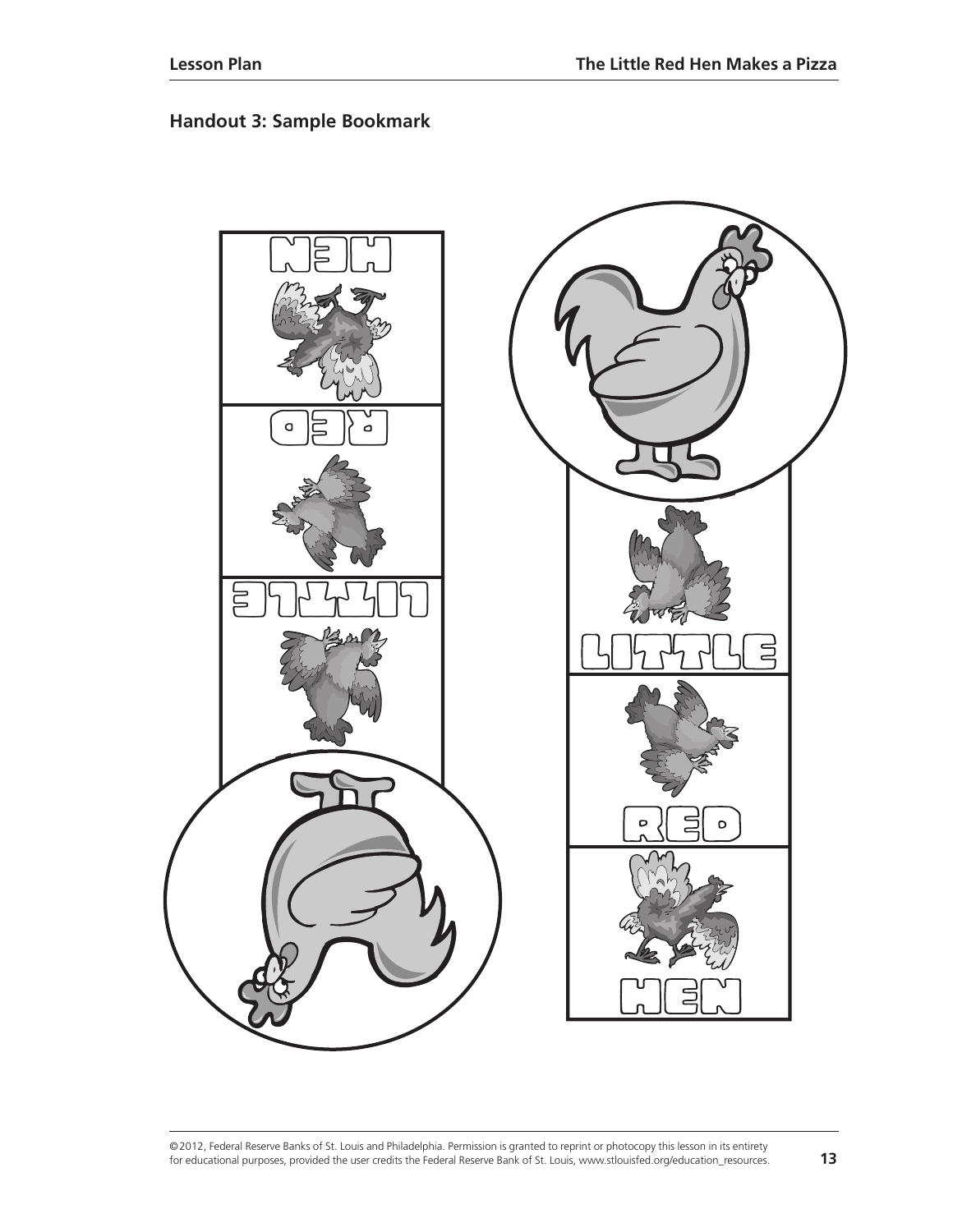#### **Handout 4: Assessment**

**Name \_\_\_\_\_\_\_\_\_\_\_\_\_\_\_\_\_\_\_\_\_\_\_\_\_\_\_\_\_\_\_\_\_\_\_\_\_\_\_\_\_\_\_\_\_\_\_\_\_\_\_\_\_\_\_\_\_\_\_\_**

Read the "Simple Simon" nursery rhyme and answer the questions.

*Simple Simon met a pie-man going to the fair; Said Simple Simon to the pie-man, "Let me taste your ware." Said the pie-man to Simple Simon, "Show me first your penny." Said Simple Simon to the pie-man, "Sir, I haven't any."*

- 1. Who is the producer in the nursery rhyme?
- 2. What do you think is being produced?
- 3. Who is the consumer in the nursery rhyme?
- 4. Who is a producer in your community or at your school?
- 5. Who is a consumer in your community or at your school?
- 6. When have you been a producer?
- 7. When have you been a consumer?